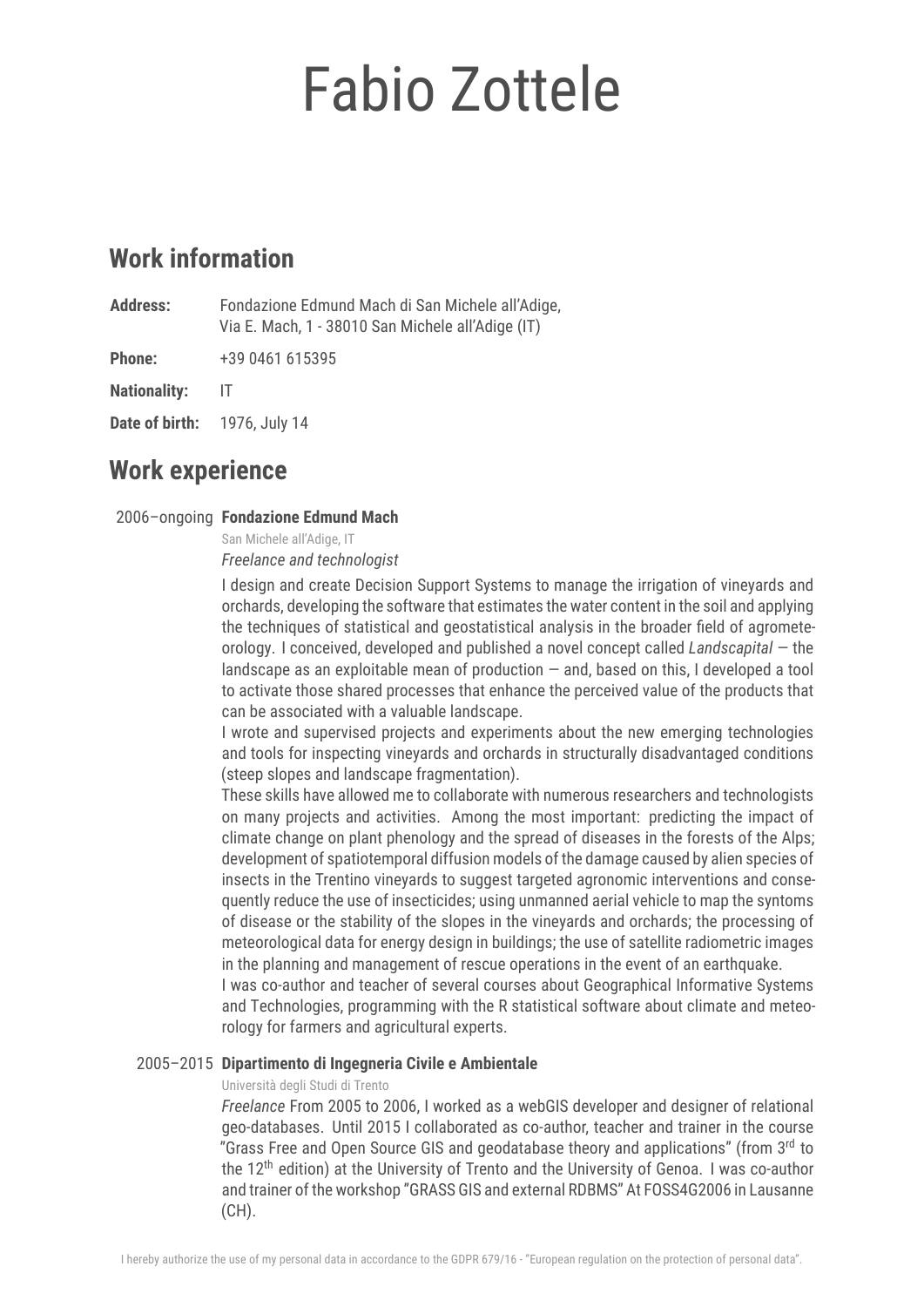In 2006 I tutored the course "Orthorectification of high-resolution satellite images: methodologies, applications and problems" provided by the Sapienza University of Rome.

# **Education and training**

1995–2005 **M.Sc. magna cum laude Ingegneria per l'Ambiente ed il Territorio** Università degli studi di Trento *Un approccio 3D vettoriale alla modellazione di venti locali termicamente forzati.*

# **Skills**

– Coding:

*statistics:* R, Stan, Julia;

*web:* php, CSS, HTML, Mapscript e JavaScript (ECMA-262);

*database:* SQL:2011;

text: LFFX, Markdown;

*agent-based modlelling:* Netlogo, GAML.

– Software:

*GIS:* R, GRASS, Qgis, Pix4D, PostGIS, Mapserver;

*RDBMS:* PostgreSQL, MariaDB, MySQL.

– Workshop organizer:

*Agroecology in the vineyard* 2017, November 16th;

UAVs and agriculture 2018, January 25<sup>th</sup>.

- Project proposal: LIFE, Alpine Space, Central Europe, PRIMA-MED, EIP;
- Member of the Free Software Foundation;
- Licensed Class VL/MC UAV pilot (I.APRA.006010), since 2017, November 30th;
- Union rep for the Confederazione Generale Italiana del Lavoro.
- Sommelier and member of Associazione Italiana Sommelier (AIS);
- Member of Associazione Nazionale Assaggiatori Grappa (ANAG);
- Member of the Order of Engineers from 2005 to 2017.

# **Courses and Certifications**

# 2020 **Coursera**

University of Cape Town Julia Scientific Programming

# 2018 **GiPro giovani e professionisti**

Ente Nazionale Sordi *Oltre la barriera del suono: corso di Formazione sulla sordità per giovani professionisti*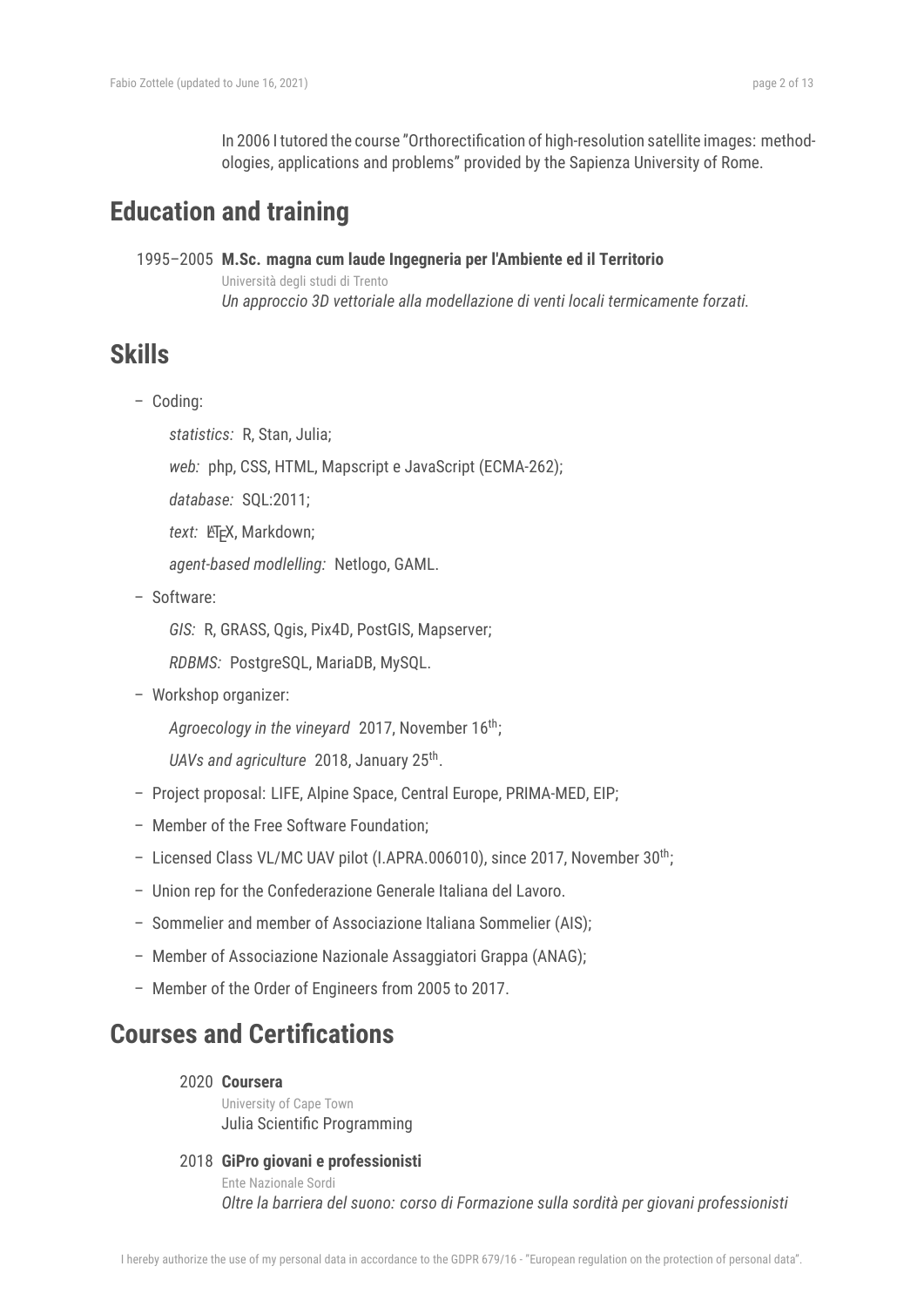#### 2018 **Fondazione Edmund Mach**

Ciaotech *Corso di europrogettazione*

# 2018 **Fondazione Edmund Mach**

*Introduzione all'utilizzo consapevole del sistema di calcolo di KORE di FBK*

# 2018 **Fondazione Edmund Mach**

ItlaFLY

-

*Fotogrammetria aerea, rilievi topografici ed architettonici con drone*

#### 2018 **Fondazione Edmund Mach**

ItalFLY

*Corso conseguimento attestato APR*

#### 2017 **GiPro giovani e professionisti**

Ordine Avvocati di Rovererto *Corso Teorico-pratico per l'Accesso all'Amministrazione di Società: approfondimento in bilancio, pianificazione, businness model e change management*

## 2016 **Coursera**

University of Washington *Machine Learning Foundations: A Case Study Approach*

#### 2015 **Coursera**

Duke University *Data Analysis and Statistical Inference*

#### 2015 **Fondazione Edmund Mach**

*Diffusione del modello di organizzazione e di gestione (MOG)*

#### 2015 **Coursera**

-

Tel Aviv University *What a Plant Knows (and other things you didn't know about plants)*

#### 2015 **Fondazione Edmund Mach**

Hyperion Ltd. *How to write a competitive proposal for Horizon 2020*

#### 2014 **Coursera**

University of Michigan, US *Model Thinking*

# 2014 **Coursera**

Duke University,US *Think Again: How to Reason and Argue*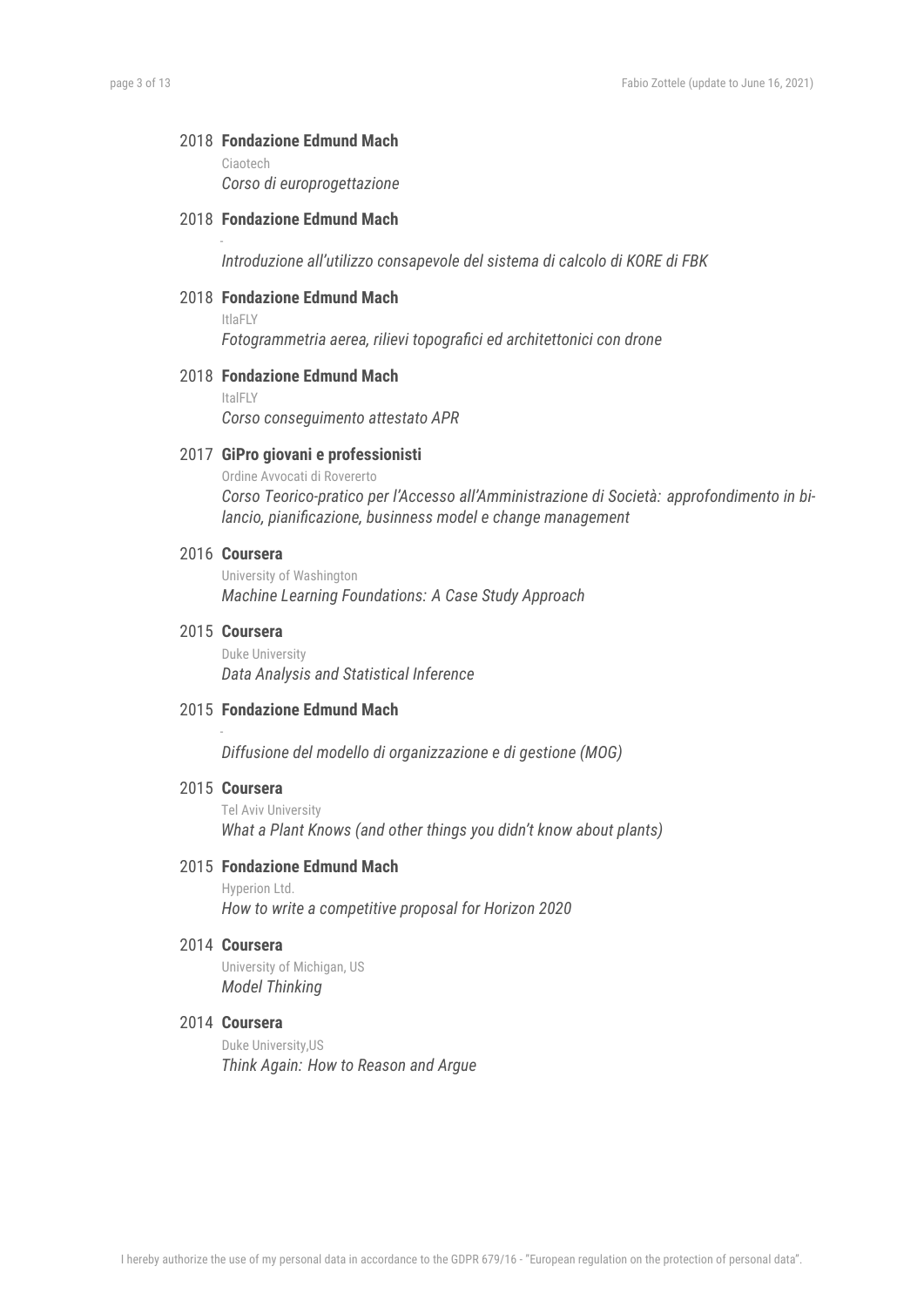#### 2013 **Fondazione Edmund Mach**

*Corso sicurezza dipendenti*

- 2013 **Coursera** Pennsylvania State University, US *Maps and the Geospatial Revolution*
- 2012 **OpenIT** –

–

-

*GNU/Linux systems Administration*

#### 2011 **Italian AgroMeteorology Association**

*Introduction to agrometeorological models and cultural systems*

#### 2011 **Fondazione Edmund Mach**

Informatica Trentina *Potenzialità di model builder in ambito SIAT*

#### 2010 **Fondazione Edmund Mach**

Informatica Trentina *Potenzialità di Spatial Analyst e 3D analyst in ambito SIAT*

## 2010 **Fondazione Edmund Mach**

E4 Computer Engineering *E4 workshop 2010*

#### 2010 **Terradata Environmetrics**

Dipartimento di Scienze Ambientali, Università di Siena *Statistical Analyses for Botanists and Ecologists*

#### 2010 **Fondazione Edmund Mach**

*Parametric and Nonparametric Statistics*

#### 2000 **Repubblica Italiana**

Commissariato del Governo per la Priovincia di Bolzano *Attestato di bilinguismo (Diploma di istituto di istruzione secondaria di primo grado)*

# **Lingusitic proficiency**

–

Mother tongue: italian.

|        | <b>Understanding</b>                                                                   |                                | <b>Speaking</b>                                                          |                                | Writing                                              |
|--------|----------------------------------------------------------------------------------------|--------------------------------|--------------------------------------------------------------------------|--------------------------------|------------------------------------------------------|
|        | Listening                                                                              | Reading                        | Listening                                                                | Reading                        |                                                      |
| French | English C1 Proficient user C2 Proficient user<br>A2 Basic user<br>German A2 Basic user | A2 Basic user<br>A2 Basic user | B2 Independent user C1 Proficient user<br>A2 Basic user<br>A2 Basic user | A2 Basic user<br>A2 Basic user | C2 Proficient user<br>A2 Basic user<br>A2 Basic user |

Common European Framework of Reference for Languages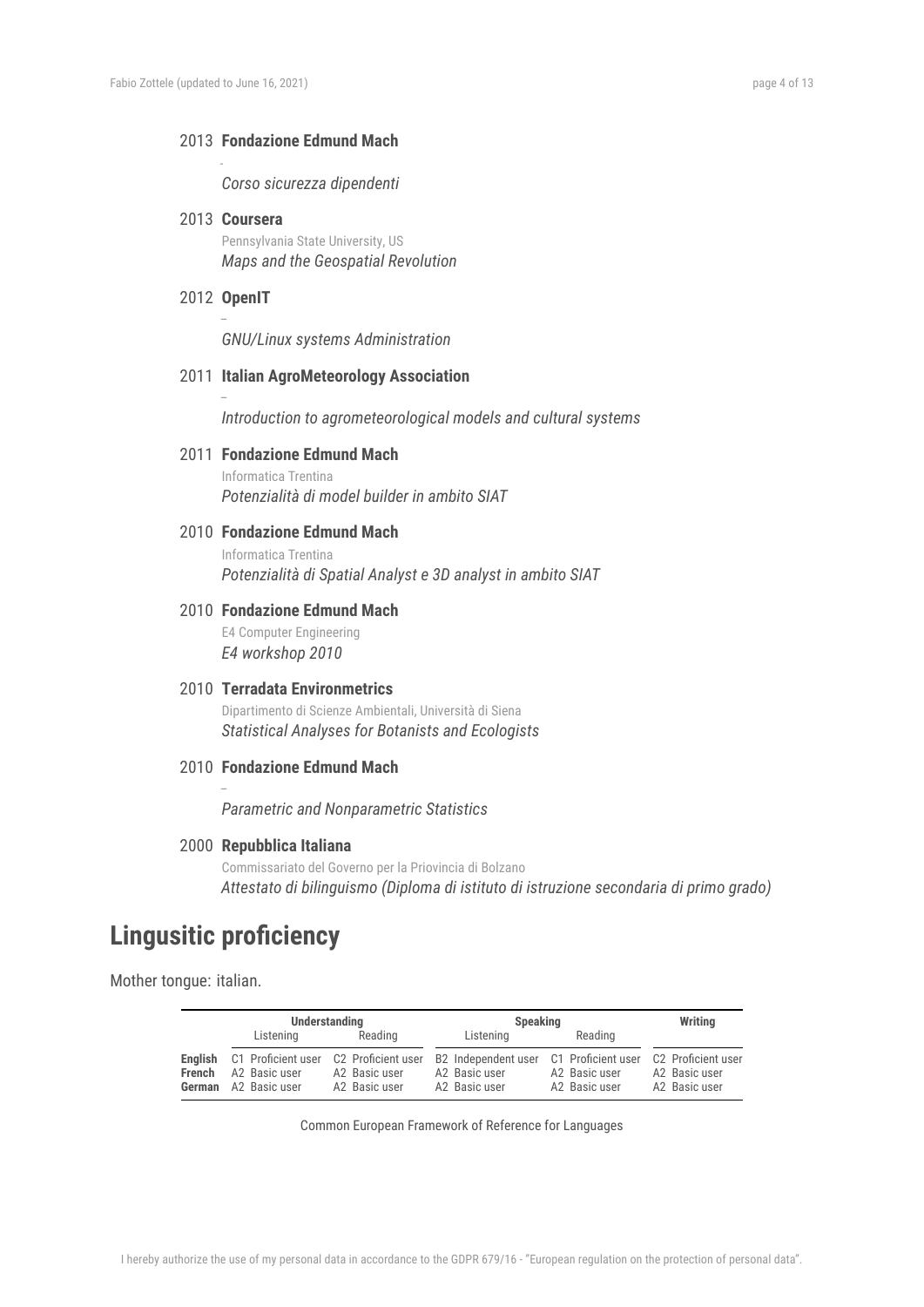# **Publications**

#### **Riviste peer-review**

## **Zottele Fabio** and Álvaro González Santana

*"Faraway, So Close!": Proof of Concept of Landscapital as Applied to the Terraced Landscapes ofthe Canary Islands and Val di Cembra (Italian Alps)*

Vegueta. Anuario de la Facultad de Geografía e Historia *21.1 (Jan. 2021) pp. 319–342. Faculty of Geography and History, University of Las Palmas de Gran Canaria*

Scala Elia, Marco Micheli, Fabrizio Ferretti, Giorgio Maresi, **Fabio Zottele**, Barbara Piškur, and Lidia Scattolin

New diseases due to indigenous fungi in a changing world: The case of hop hornbeam canker in the Italian *Alps*

Forest Ecology and Management *439 (May 2019) pp. 159–170*

#### Baiocchi Valerio, **Fabio Zottele**, and Donatella Dominici

*Remote Sensing of Urban Microclimate Change in L'Aquila City (Italy) after Post-Earthquake Depopulation in an Open Source GIS Environment*

Sensors *17.2 (June 2017)*

Carlin Silvia, Urska Vrhovsek, Pietro Franceschi, Cesare Lotti, Luana Bontempo, Federica Camin, David Toubiana, **Fabio Zottele**, Giambattista Toller, Aaron Fait, and Fulvio Mattivi *Regional features of northern Italian sparkling wines, identified using solid-phase micro extraction and comprehensive two-dimensional gas chromatography coupled with time-of-flight mass spectrometry* Food Chemistry *208 (Oct. 2016) pp. 68–80*

Geri Francesco, Nicola La Porta, **Fabio Zottele**, and Marco Ciolli *Mapping Historical Data: Recovering a Forgotten Floristic and Vegetation Database for Biodiversity Monitoring*

ISPRS International Journal of Geo-Information *5 (June 2016) p. 100*

Cristofori Antonella, Giovanni Bacaro, Mauro Confalonieri, Fabiana Cristofolini, Luisa Frati, Francesco Geri, Elena Gottardini, Gabriele Tonidandel, **Fabio Zottele**, and Marco Ferretti *Estimating ozone risks using forest monitoring - results for science, policy and society* Annals of Forest Science *82.7 (Oct. 2015) pp. 887–896*

#### Delay Etienne, Marius Chevallier, Eric Rouvellac, and **Fabio Zottele**

*Effects of the Wine Cooperative System on Socio-economic Factors and Landscapes in Mountain Areas* Journal of Alpine Research *103.1 (May 2015)*

# Giovanardi Alessia, Passera Alessio, **Fabio Zottele**, and Roberto Lollini

*Integrated solar thermal façade system for building retrofit*

Solar Energy *122 (Oct. 2015) pp. 1100–1116*

#### **Zottele Fabio** and Etienne Delay

*È possibile descrivere la resistenza dei paesaggi vitati di montagna utilizzando un territorio virtuale? Il caso trentino*

Territoires du vin [en ligne] *6 (2015)*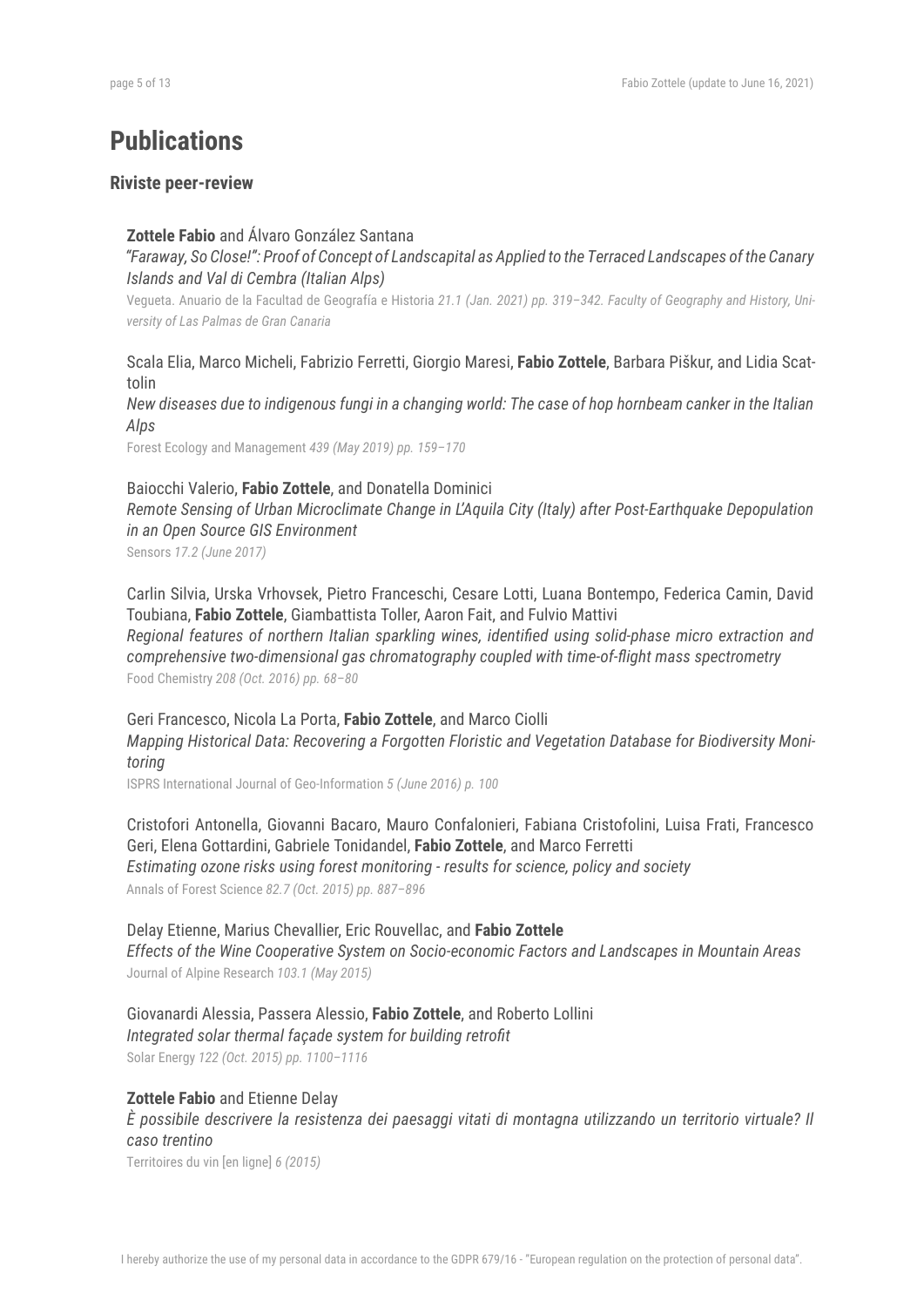#### Caffarra Amelia, **Fabio Zottele**, Emily Gleeson, and Alison Donnelly

*Spatial heterogeneity in the timing of birch budburst in response to future climate warming in Ireland* International Journal of Biometeorology *58.4 (2014) pp. 1232–1254*

#### Eccel Emanuele, Emanuele Cordano, and **Fabio Zottele**

*A project for climatologic mapping of soil water content in Trentino* Italian Journal of Agrometeorology *20.1 (Oct. 2014)*

## Laiti Lavinia, Daniele Andreis, **Fabio Zottele**, Lorenzo Giovannini, Luca Panziera, Giambattista Toller, and Dino Zardi

*A Solar Atlas for the Trentino Region in the Alps: Quality Control of Surface Radiation Data* Energy Procedia *59 (2014) pp. 336–343*

# **Zottele Fabio**, Cristina Salvadori, Stefano Corradini, Daniele Andreis, Alessandro Wolynski, and Giorgio Maresi

*Chrysomyxa rhododendri in Trentino: a first analysis of monitoring data* Baltic Forestry *20.2 (Apr. 2014) pp. 28–36*

Zorer Roberto, Duccio Rocchini, Markus Metz, Luca Delucchi, **Fabio Zottele**, Franco Meggio, and Markus Georg Neteler

*Daily MODIS Land Surface Temperature Data for the Analysis of the Heat Requirements of Grapevine Varieties*

IEEE Transactions on Geoscience and Remote Sensing *51.4 (Apr. 2013) pp. 2128–2135*

#### Delay Etienne and **Fabio Zottele**

*Cartographie web: comment construire le lien entre territoire et consommateur?* Cartes & gèomatique *213 (Sept. 2012) pp. 70–75*

#### Eccel Emanuele and **Fabio Zottele**

*High-resolution hail monitoring in an alpine fruit-growing region* Italian Journal of Agrometeorology *17.2 (2012) pp. 13–22*

# Pisetta Michele, Lucio Montecchio, Claudia Maria Oliveira Longa, Cristina Salvadori, **Fabio Zottele**, and Giorgio Maresi

*Green alder decline in the Italian Alps* Forest ecology and management *281 (2012) pp. 75–83. Elsevier BV*

Tamburini Matteo, Giorgio Maresi, Cristina Salvadori, Andrea Battisti, **Fabio Zottele**, and Federico Pedrazzoli

*Adaptation of the invasive western conifer seed bug Leptoglossus occidentalis to Trentino, an alpine region (Italy)*

Bulletin Of Insectology *65.2 (2012) pp. 161–170*

# **Zottele Fabio**, Giambattista Toller, and Emanuele Eccel

#### *Irri4web: crop water needs definition by webGIS*

Italian Journal of Agrometeorology *15.3 (Dec. 2010) pp. 5–14*

#### Eccel Emanuele, Giorgia Arman, **Fabio Zottele**, and Beniamino Gioli *Thermal infrared remote sensing for high-resolution minimum temperature mapping*

Italian Journal of Agrometeorology *18.3 (2008) pp. 52–61*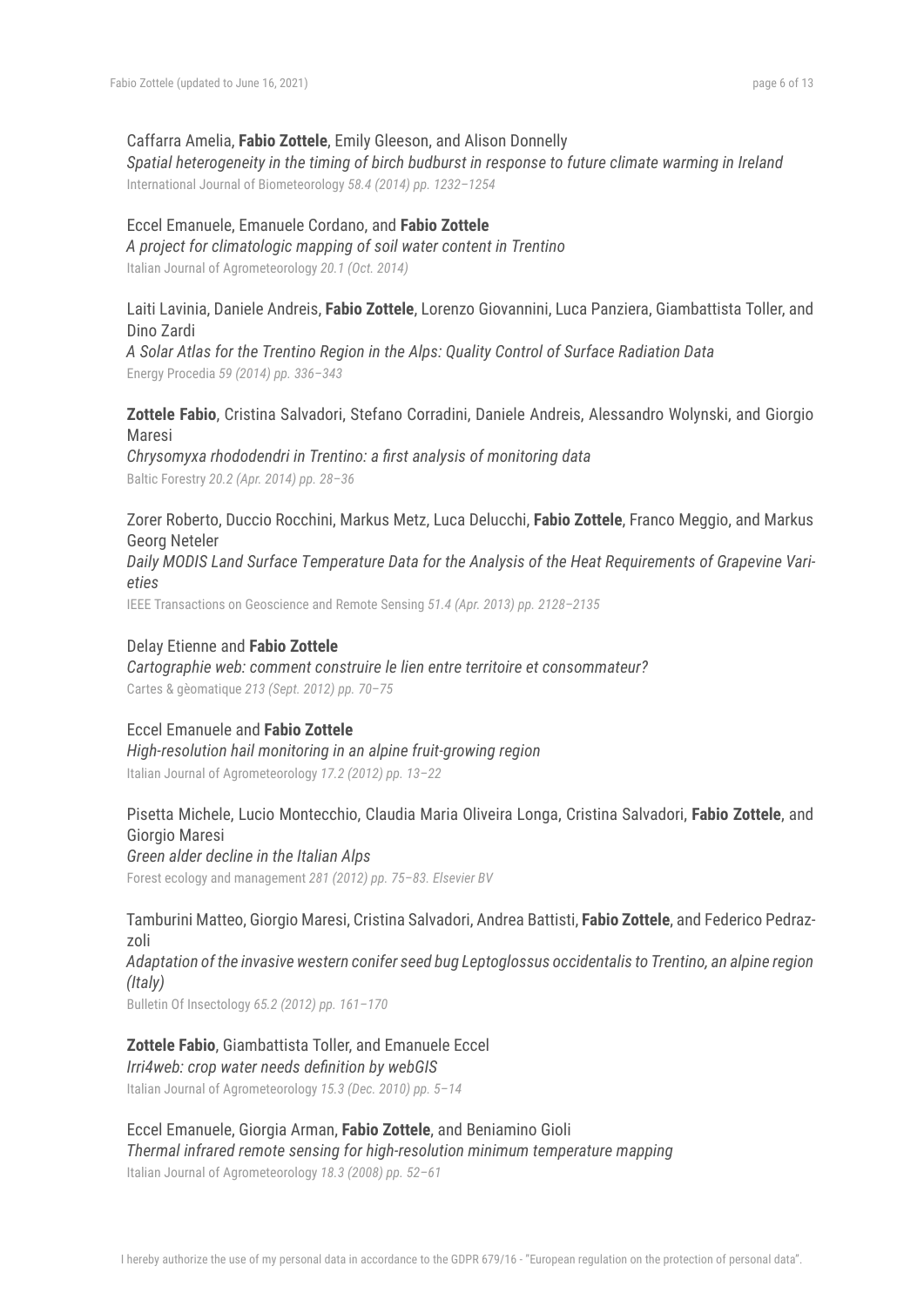#### Toller Giambattista, Roberto Barbiero, Alessandro Biasi, **Fabio Zottele**, and Emanuele Eccel *Allertamento per le gelate in Trentino: lo stato dell'arte*

Italian Journal of Agrometeorology *18.3 (2008) pp. 52–61*

# Baiocchi Valerio, Simona Mascia, Ennio Tanga, Alfonso Vitti, Paolo Zatelli, and **Fabio Zottele** *SIG et déchets*

Géomatique Expert *44.1 (May 2005) pp. 42–44*

Vitti Alfonso, Paolo Zatelli, and **Fabio Zottele** *3D vector approach to local thermally driven slope winds modeling* International Journal of geoinformatics *1 (Mar. 2005) pp. 79–86*

# **Capitoli di libro**

Climatologia e fabbisogni irrigui **Zottele Fabio** and Giambattista Toller

*I suoli delle valli del noce: terreno, frutteto, ambiente*, 2018

I suoli dell'Area del Consorzio Iriguo di Campodenno Sartori Giacomo, Rodolfo Minelli, Andrea Parisi, **Fabio Zottele**, Ivan Piffer, and Daniela Bertoldi Fame d'acqua: l'agricoltura trentina di fronte alla nuova sensibilità ecologica per la difesa dell'ambiente e della risorsa idrica. Un

*caso virtuoso, Campodenno*, 2015

# I sistemi informativi geografici per l'agricoltura di precisione **Zottele Fabio**

Fame d'acqua: l'agricoltura trentina di fronte alla nuova sensibilità ecologica per la difesa dell'ambiente e della risorsa idrica. Un *caso virtuoso, Campodenno*, 2015

Ireland's Climate: the road ahead Donnely Alison, Amelia Caffarra, **Fabio Zottele**, and Emily Gleeson

*Irish wildlife in a warmer climate*, 2013

# Vigneti di montagna, quanto sono eroici? **Zottele Fabio**, Daniele Andreis, and Etienne Delay

*Valle di Cembra: il territorio, la gente, il vino: storia della Rassegna Vini Müller Thurgau*, pp. 211–215, 2013

# **Atti di convegno**

# "Faraway, So Close!" The landscapital proof-of-concept applied to the terraced landscapes of the Canary Islands and of the Alps.

**Zottele Fabio** and Álvaro González Santana

*IV Congreso Mundial I.T.L.A. 2019: "Re-Encantar Bancales"*, pp. 204–211, 2021, Canary Islands, SP

Droni e TreeClimbing per il monitoraggio degli alberi in ambito urbano Crocetta Paolo, **Fabio Zottele**, and Melissa Scommegna *DronItaly*, 2018, Milano

Rilievo Aerofotogrammetrico del Parco della Fondazione Mach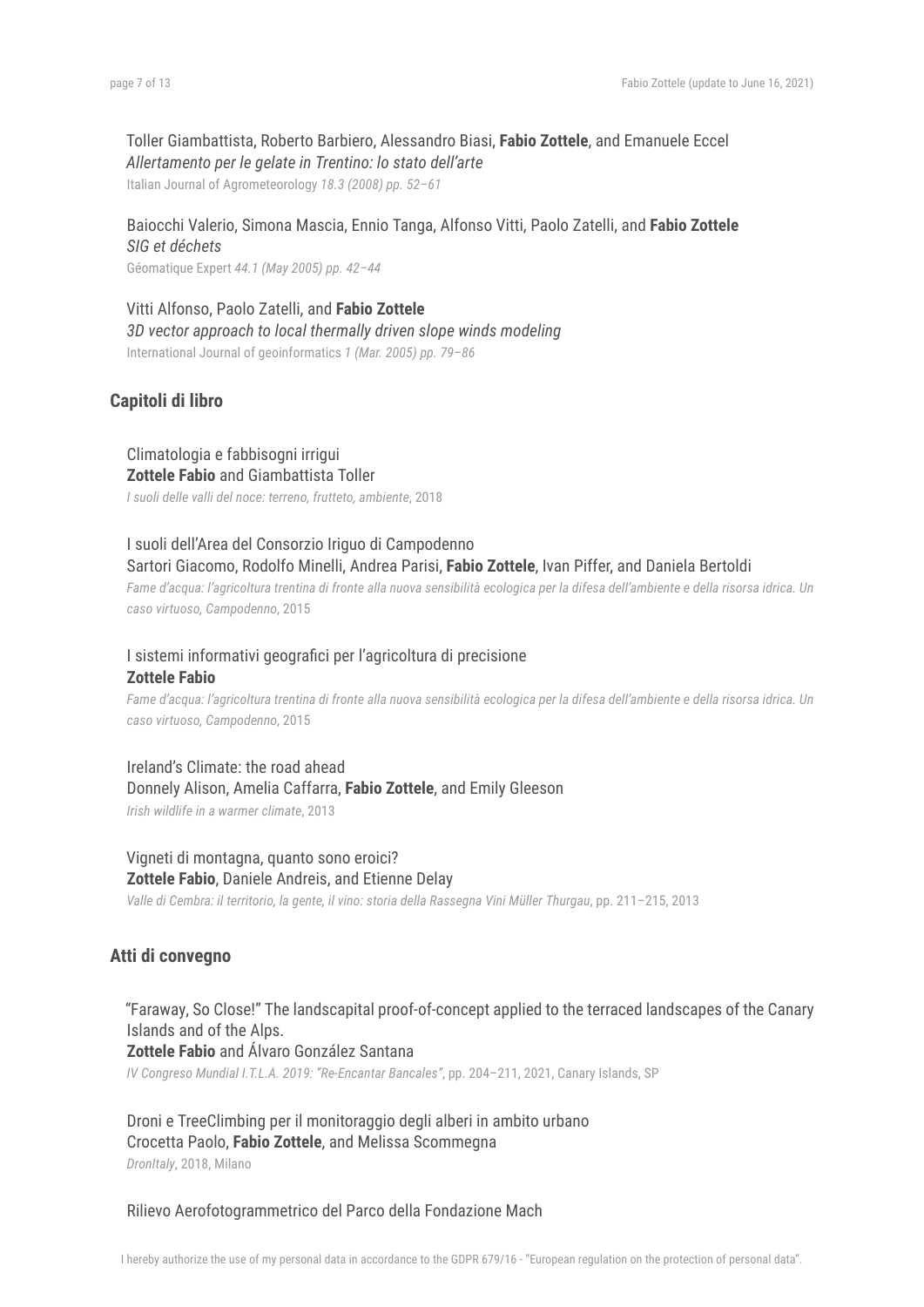#### Scandella Federica, **Fabio Zottele**, and Melissa Scommegna

*DronItaly*, 2018, Milano

## The Landscapital: how to define a "landscape capital" in the context of the vine-growing regions **Zottele Fabio** and Etienne Delay

*Terraced Lanscape: Choosing the future, Third World Meeting*, pp. 457–462, 2018, Canale di Brenta

# Surveying the development of the steep-slope, terraced and mountainous viticultural landscape by using unmanned aerial vehicles: a costs & benefits analysis

**Zottele Fabio**, Federica Scandella, Davide Bucci, Luca Nabacino, and Melissa Scommegna

*Proceedings of the 6th International Congress on Mountain and Steep Slope Viticulture*, pp. 4–8, 2018

# Chasing the landscape capital in space and time: a model for Val di Cembra **Zottele Fabio** and Etienne Delay

*Proceedings of the 5th International Congress on Mountain and Steep Slope Viticulture*, 2017

# How much can a virtual territory help us to understand the resilience of the heroic viticulture? A case study in Trentino (IT)

#### **Zottele Fabio** and Etienne Delay

*Proceedings of the 5th International Congress on Mountain and Steep Slope Viticulture*, 2017

Regional features of Northern Italian sparkling wines, identified using solid-phase micro extraction and comprehensive two-dimensional gas chromatography coupled with tome-of-flight mass spectrometry Carlin Silvia, Urshka Vrhovsek, Pietro Franceschi, Cesare Lotti, Federica Camin, David Toubiana, **Fabio Zottele**, Giambattista Toller, Aaron Fait, and Fulvio Mattivi

*International conference MASSA*, p. 71, 2016

## ClimClass and ClimClassMap: two R-packages for climatic and agro-bioclimatic indices: an application to Trentino

#### Eccel Emanuele, Emanuele Cordano, **Fabio Zottele**, and Giambattista Toller

XVIII Convegno Nazionale di Agrometeorologia: AIAM 2015: Agrometeorologia per nutrire il pianeta: acqua aria suolo piante *animali*, 2015

## Ostrya carpinifolia canker in Trentino and Veneto: first investigation on the biological factors involved Scala Elia, Marco Micheli, **Fabio Zottele**, Barbara Piškur, and Giorgio Maresi

IUFRO WP 7.03.10: methodology of forest insect and disease survey in central Europe, fluctuation of insects and diseases, p. 23, 2015

# IDROCLIMA: a climatologic mapping of soil water content for trentino Cordano Emanuele, **Fabio Zottele**, and Emanuele Eccel

*Atti del XVII Convegno nazionale di agrometeorologia: ruolo dell'agrometeorologia nelle nuove politiche agricole*, pp. 93–94, 2014

# Estimating soil moisture by electrical resistance measurements Toller Giambattista, Daniele Andreis, Aldo Biasi, Alessandro Biasi, Stefano Corradini, Danilo Caset, Andrea Faustini, Ugo Paternolli, Ivan Piffer, Giacomo Sartori, and **Fabio Zottele**

*Atti del XVII Convegno nazionale di agrometeorologia: ruolo dell'agrometeorologia nelle nuove politiche agricole*, pp. 93–94, 2014

#### Impact of cooperation on vineyards mountain landscape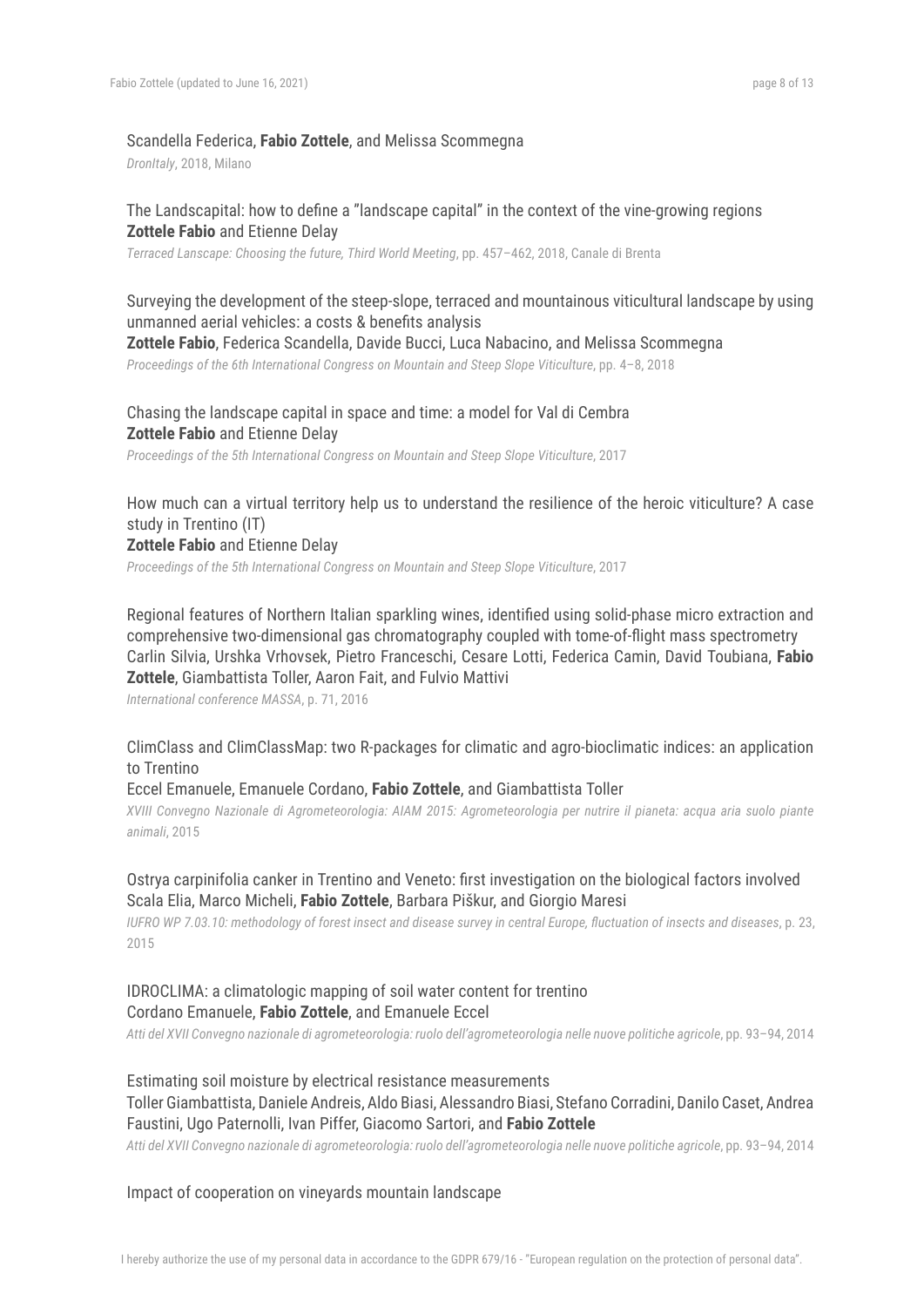#### Delay Etienne, Jeremy Bourgoin, and **Fabio Zottele**

*18th international Symposium GiESCO*, vol. 28, 2013

Mountain: a way for adaptation to global warming Delay Etienne, **Fabio Zottele**, Herve Quenol, and Giorgio De Ros *18th international Symposium GiESCO*, vol. 28, 2013

# Recovering historical vegetational database to study the forest biodiversity in Trentino La Porta Nicola, **Fabio Zottele**, Francesco Geri, and Marco Ciolli

IX Congresso Nazionale SISF. Multifunzionalità degli ecosistemi forestali montani: sfide e opportunità per la ricerca e lo sviluppo, 2013

Developing a risk map of Ips Typographus Andreis Daniele, **Fabio Zottele**, Alessandro Wolynski, and Cristina Salvadori *IUFRO 7.03.10: Methodology of forest insect and disease survey*, 2012

LAME: un outil pour comprendre les dynamiques spatiales des territoires viticoles de montagne Delay Etienne, Jeremy Bourgoin, **Fabio Zottele**, and Daniele Andreis *Proceedings of the 4th International Congress on Mountain and Steep Slope Viticulture*, 2012

Zoning mountain landscapes for a valorisation of high identity products Delay Etienne and **Fabio Zottele** *XI International Terroir Congress*, vol. 1, pp. 2–16, 2012

FungPROTDB: An integrated repository of amino acid homorepeats in Fungal Kingdom Sablok Gaurav, **Fabio Zottele**, Ari Mikko Hietala, and Carl Grunnar Fossdal *ECCB'12 - 11th European Conference on Computational Biology*, 2012

Main parameters affecting the pine processionary moth (Thaumetopoea pityocampa) distribution Salvadori Cristina, Daniele Andreis, **Fabio Zottele**, Stefano Corradini, and Massimo Miori *IUFRO 7.03.10: Methodology of forest insect and disease survey*, 2012

A model for predicting damage spatial distribution of Phyllocnistis Vitegenella in Trentino Vineyards **Zottele Fabio**, Mario Baldessari, Marco Delaiti, Matteo Curzel, Claudio Ioriatti, and Gino Angeli *Meeting of the IOBC/WPRS Working group Integrated Protection and Production in Viticulture, Lacanau, FRANCE*, 2012

Chrysomyxa rhododendri in Trentino: first analysis of monitoring data **Zottele Fabio**, Stefano Corradini, Cristina Salvadori, Daniele Andreis, Alessandro Wolynski, and Giorgio Maresi

*IUFRO 7.03.10: Methodology of forest insect and disease survey*, 2012

La grandine in un'area agricola alpina: climatologia e legami con precursori atmosferici a larga scala Eccel Emanuele, Piero Cau, Kathrin Riemann-Campe, Franco Biasioli, and **Fabio Zottele** *XIV Convegno nazionale di agrometeorologia: agrometeorologia per l'azienda agraria*, 2011

Use of multi-annual MODIS Land Surface Temperature data for the characterization of the heat requirements for grapevine varieties Zorer Roberto, Duccio Rocchini, Luca Delucchi, **Fabio Zottele**, Franco Meggio, and Markus Georg Neteler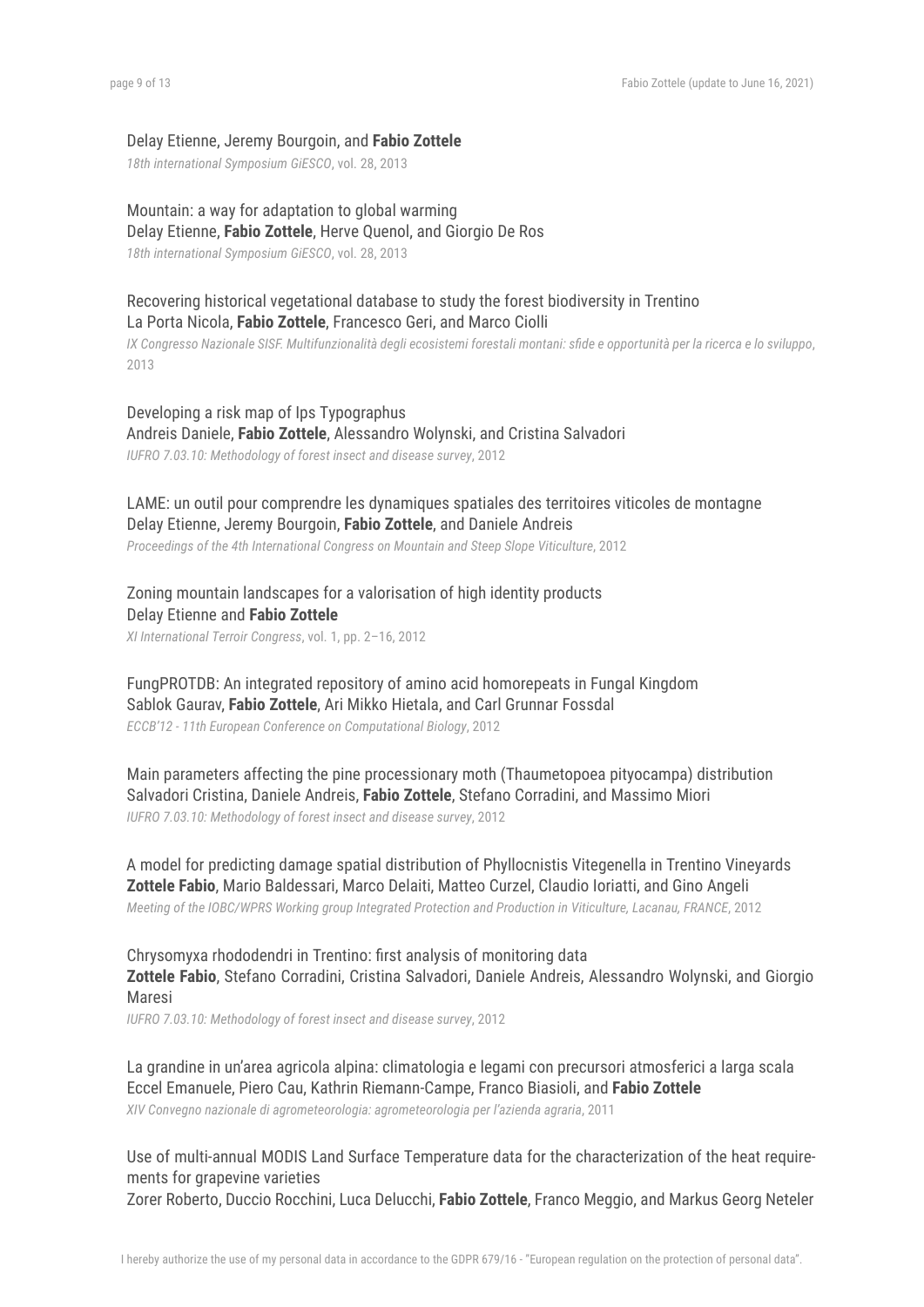*6th International Workshop on the Analysis of Multi-temporal Remote Sensing Images (Multi-Temp)*, 2011

# Mapping future phenologyof birch in Ireland **Zottele Fabio**, Amelia Caffarra, Emily Gleeson, and Alison Donnely

*European GeoSciences Union General Assembly*, 2011

# irri4web: a decision support system for irrigation **Zottele Fabio**, Emanuele Eccel, and Giambattista Toller

*IVth International Workshop on Digital Soil Mapping, Rome, Italy*, 2010

# Un sistema integrato per la gestione dell'irrigazione automatizzata **Zottele Fabio**, Massimiliano Morari, Aldo Biasi, Stefano Corradini, Ivan Piffer, Alessandro Biasi, and Giambattista Toller

XIII Convegno nazionale di agrometeorologia: agrometeorologia nella gestione integrata dei sistemi agro-forestali e dell'ambiente, pp. 75–76, 2010

# Rotifer biodiversity in the eastern Alps: influence of environment and dispersal Obertegger Ulrike, **Fabio Zottele**, Bertha Thaler, Danilo Tait, and Giovanna Flaim

*XIX Congresso Associazione italiana di oceanografia e limnologia*, p. 50, 2009

# Fuzzy set theory applied to the characterisation of alpine forest vegetation La Porta Nicola, **Fabio Zottele**, and Duccio Rocchini

*XVIII Congresso della Società Italiana di Ecologia: Ecologia emergenza pianificazione: riassunti*, p. 136, 2008

# How alpine landscapes and dispersal vectors shape gene-flow and population structure in Melampyrum sylvaticum

## Wunder Jörg, M. Li, Ruggero Valentinotti, **Fabio Zottele**, F. Prosser, E. Scarponi, Michele Graziola, Barbaro E., Saedler H., and Claudio Varotto

X Symposium of the International Organization of Plant Biosystematists IOPB and International Association for Plant Taxonomy *IAPT*, 2008

#### Necessità irrigue della Val di Non

Toller Giambattista, **Fabio Zottele**, Alberto Dorigoni, Paolo Lezzer, and F. Rossi *La frutticoltura delle Valli del Noce: 10ma giornata tecnica*, pp. 59–69, 2007

## Sperimentazioni di soluzioni geo-database Open Source per la gestione e la distribuzione di informazioni georeferenziate

#### Benciolini Giovanni Battista, Marco Ciolli, Alfonso Vitti, Paolo Zatelli, and **Fabio Zottele**

ASITA 2006: X Conferenza Nazionale della Federazione italiana delle Associazioni Scientifiche per le Informazioni Territoriali e *Ambientali*, 2006

# Un sistema di supporto alle decisioni per la gestione delle operazioni di ricerca e soccorso Ciolli Marco, Luca Mengon, Alfonso Vitti, Paolo Zatelli, and **Fabio Zottele**

ASITA 2006: X Conferenza Nazionale della Federazione italiana delle Associazioni Scientifiche per le Informazioni Territoriali e *Ambientali*, pp. 697–702, 2006

## GRASS GIS and RDBMS

Zatelli Paolo, Marco Ciolli, Alfonso Vitti, **Fabio Zottele**, Otto Dassau, Jachym Cepicky, and S Holl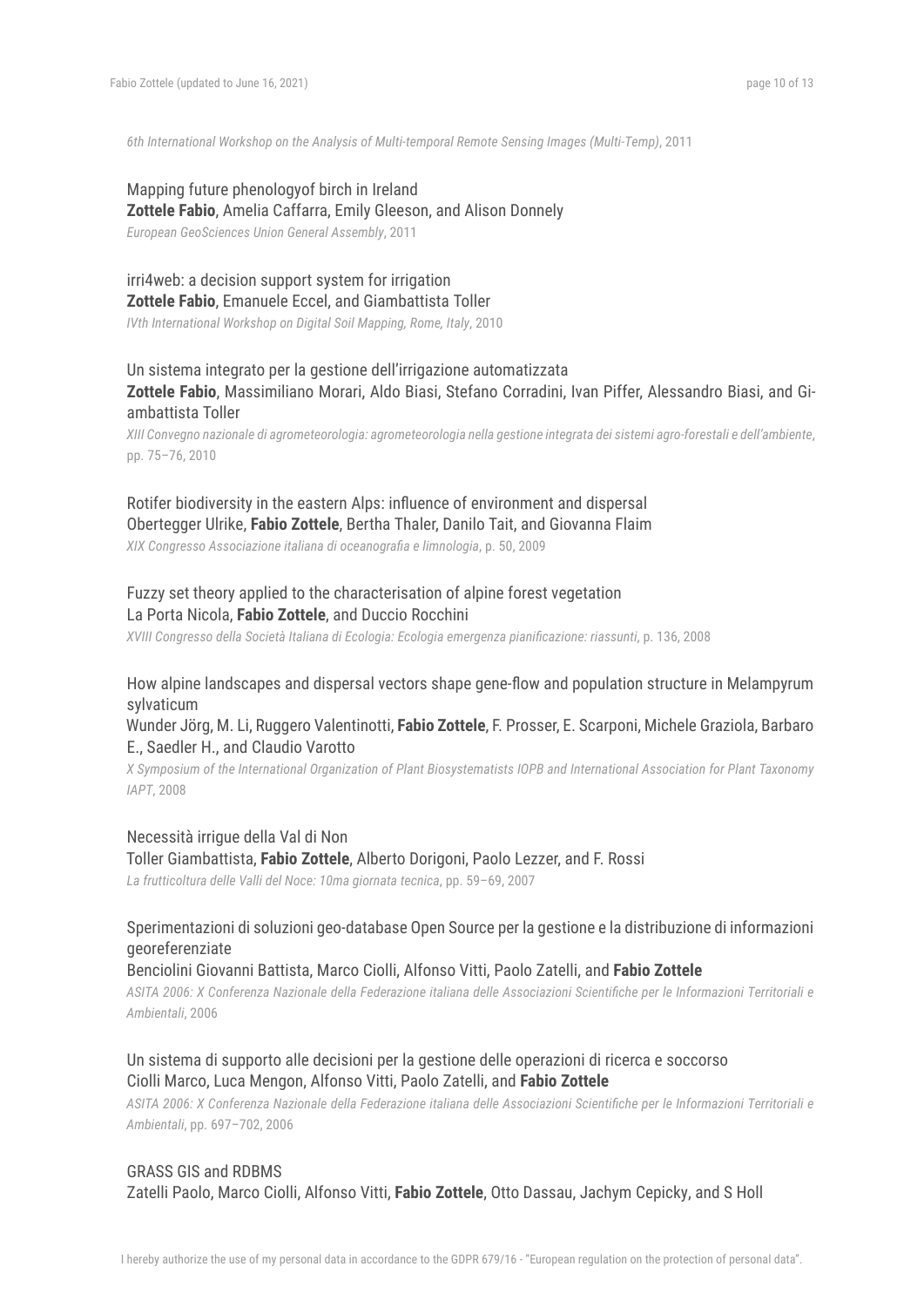*FOSS4G2006: Free and Open Source Software for Geoinformatics, OSGEO*, 2006

# 3D vector approach to local thermally driven slope winds modeling Vitti Alfonso, Paolo Zatelli, and **Fabio Zottele**

Proceedings of the Free/Libre and Open Source Software (FOSS) for Geoinformatics: GIS - GRASS Users Conference, pp. 1-16, 2004

# Modellizzazione vettoriale 3D e DBMS in ambito GIS per lo studio di venti di pendio Vitti Alfonso, Paolo Zatelli, and **Fabio Zottele**

ASITA 2004: VIII Conferenza Nazionale della Federazione italiana delle Associazioni Scientifiche per le Informazioni Territoriali e *Ambientali*, vol. 2, pp. 1959–1964, 2004

### **Report tecnici**

# geotopbricks: An R Plug-in for the Distributed Hydrological Model GEOtop Cordano Emanuele, Daniele Andreis, and **Fabio Zottele**

*CRAN: The Comprensive R Archive Network*, 2016

Progetto "Idroclima": climatologia delle condizioni idrologiche naturali dei suoli in Trentino Cordano Emanuele, **Fabio Zottele**, and Emanuele Eccel

*Relazione finale del progetto co-finanziato dal "Fondo Cambiamenti Climatici" PAT 2012*, 2014

Centeurino, l'agro-meteorologia sposa Arduino Toller Giambattista, Stefano Corradini, Alessandro Biasi, Daniele Andreis, Biasi Aldo, Danilo Caset, Ugo Paternolli, Ivan Piffer, and **Fabio Zottele**

*Centro Trasferimento Tecnologico Rapporto 2013*, 2014

Simulazione dei processi di scelta per la comprensione delle dinamiche territoriali della viticoltura di montagna

**Zottele Fabio**, Etienne Delay, Daniele Andreis, Giorgio De Ros, and Giambattista Toller *Centro Trasferimento Tecnologico Rapporto 2012*, 2013

# Minatori fogliari della vite in Trentino

Baldessari Mario, Marco Delaiti, **Fabio Zottele**, and Gino Angeli

*Centro Trasferimento Tecnologico Rapporto 2011*, 2012

Progetto Diana Efesina: molti zampilli di informazion e per irrigare meglio Toller Giambattista, Daniele Andreis, Aldo Biasi, Alessandro Biasi, Danilo Caset, Stefano Corradini, Ugo Paternolli, Ivan Piffer, and **Fabio Zottele**

*Centro Trasferimento Tecnologico Rapporto 2011*, 2012

# Sistemi informativi geografici e viticoltura eroica **Zottele Fabio** and Etienne Delay

*Centro Trasferimento Tecnologico Rapporto 2011*, 2012

Modelli numerici di previsioni meteorologiche per applicazioni in campo agrario **Zottele Fabio**, Massimiliano Morari, and Giambattista Toller

*Centro Trasferimento Tecnologico Rapporto 2010*, 2011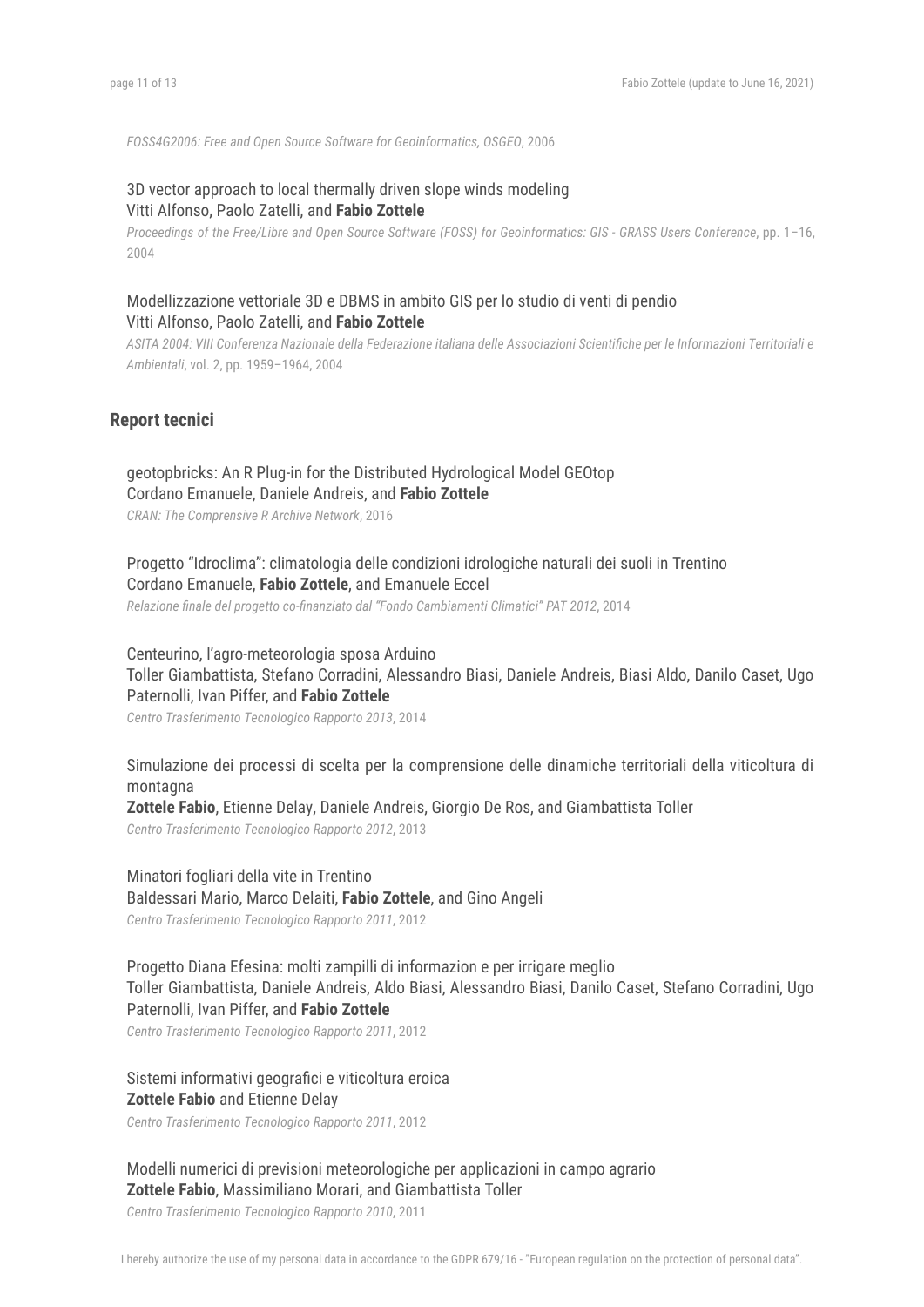Suolo e paesaggio Toller Giambattista, **Fabio Zottele**, and Claudio Dalsant *Centro Trasferimento Tecnologico Rapporto 2009*, 2010

#### IRRI4WEB: un servizio di supporto all'irrigazione **Zottele Fabio**, Giambattista Toller, and Emanuele Eccel

*Centro Trasferimento Tecnologico Rapporto 2009*, 2010

#### GRASS GIS Beginner's Workshop

Zatelli Paolo, Marco Ciolli, Alfonso Vitti, **Fabio Zottele**, Otto Dassau, Jachym Cepicky, and Stephan Holl *FOSS4G2006: Free And Open Source Software for Geoinformatics OSGEO*, 2006

Final report on the job object of the agreement stipulated between Insula S.p.A. and DICA as per your order n. 4500000707 up to 12 August 2005 Benciolini Giovanni Battista, Marco Ciolli, Paolo Zatelli, Alfonso Vitti, Andrea Antonello, and **Fabio Zottele** *Attività del Dipartimento di Ingegneria Civile ed Ambientale, Università degli Studi di Trento (internal)*, 2005

# **Articoli divulgativi**

**Fabio Zottele** *Difesa attiva da gelate tardive* Agricoltura Trentina *38.3 (Mar. 2019) p. 23*

**Fabio Zottele** *Droni e agricoltura di precisione* Agricoltura Trentina *38.4 (Apr. 2019) p. 25*

**Zottele Fabio**, Federica Scandella, and Melissa Bucci Davide amd Scommegna *DRONHERO. Droni alla ricerca del capitale paesaggistico trentino* VVQ vigne, vini & qualità *1.3 (Mar. 2018) pp. 46–48*

**Zottele Fabio**, Melissa Scommegna, Federica Scanedella, Paolo Crocetta, and Luca Nabacino *Droni ed Agricoltura: esperienze Formative ed esperienze Tecniche* AGRIACMA: 9th Fiera specializzata - Macchine Agricole di Montagna. Riva del Garda *(Mar. 2018)*

Cristofolini Fabiana, **Fabio Zottele**, Maurizio Salvadori, Cristina Zorzi, and Elena Gottardini *I pollini, sentinelle dei cambiamenti climatici* Terra Trentina *62.2 (Sept. 2017) p. 75*

**Zottele Fabio** and Etienne Delay *Viticoltura eroica: un territorio da difendere* Terra Trentina *3.1 (Sept. 2015)*

Ivan Piffer and **Fabio Zottele** *La banca dati dei suoli* Terra Trentina *58.2 (Mar. 2012) pp. 42–43*